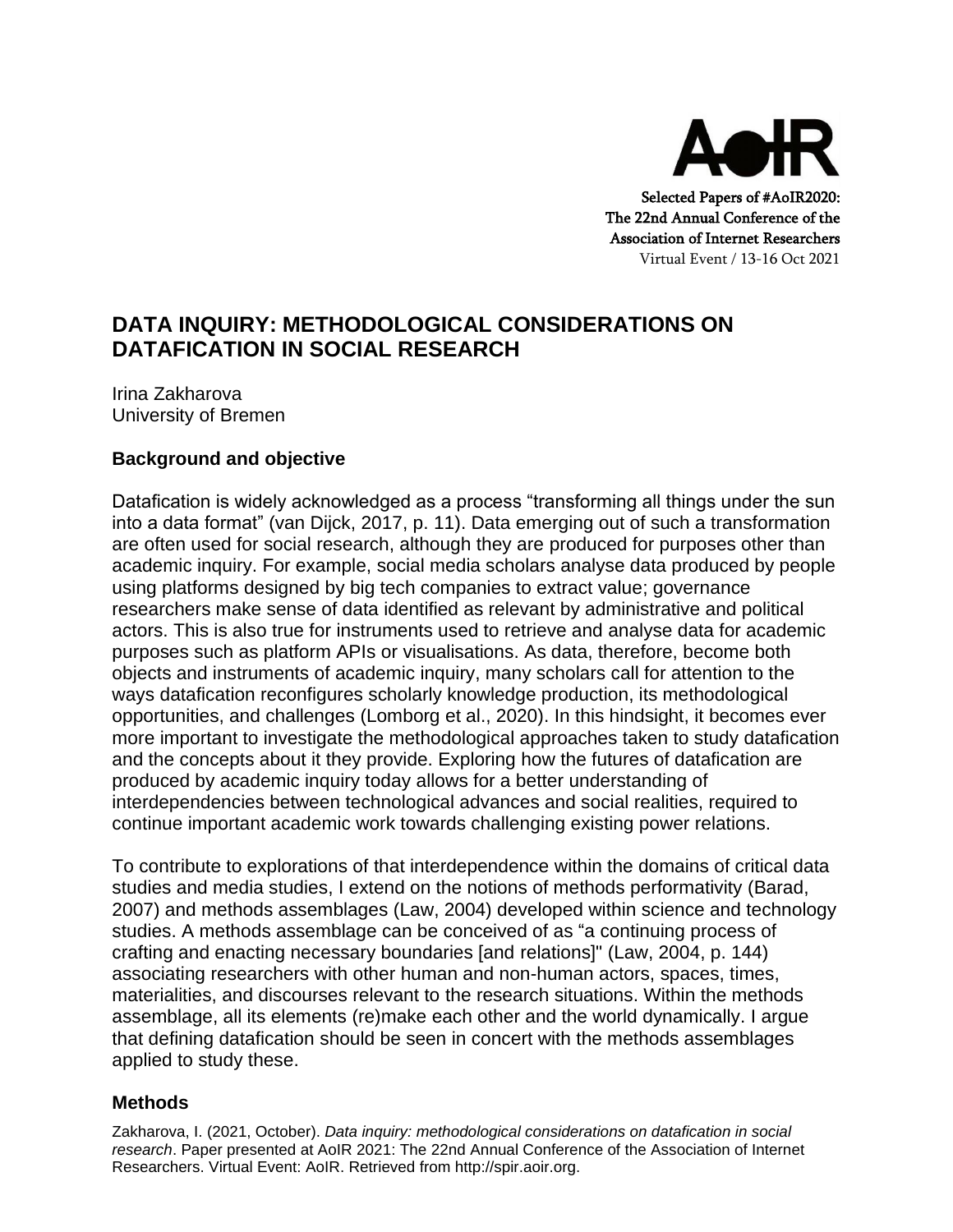The presented data inquiry develops three kinds of methods assemblages based on a review of empirical social research on datafication. The key question is what kinds of methods assemblages are being applied in current datafication research and what concepts of datafication they produce. The contribution is based on a study of 32 expert interviews with leading scholars in the domains of critical data studies and media studies. The interview sample follows a literature review (Scopus, Web of Science) of original research articles on datafication published between 2015 and 2020 that reported findings from empirical projects. According to the purpose of study in identifying methods assemblages, conceptual work was excluded. For the interviews, authors—academics at various career stages—of the sampled literature were contacted. Additionally, interview partners were asked to recommend further experts. Informed consent was obtained, and all interviews and gathered materials were anonymised. Subsequently, qualitative content analysis (Saldaña, 2016) including both deductively and inductively developed categories was conducted. Deductive categories focused on the formal aspects of empirical research such as philosophical assumptions, particular research procedures (e.g. sampling), and "sociopolitical commitments" of the researchers (Onwuegbuzie & Frels, 2016, p. 51). Inductive categories were central for analysis and highlighted concepts about datafication produced in reported methods assemblages from a practice-based viewpoint. The interviewed experts discussed research on datafication in different societal domains, including the use of data and media in the everyday, data-driven governance, migration, education, activism. Most scholars reported applying a mix of qualitative methods (interviews, ethnographic methods, document analyses), while some applied software analyses, quantitative, computational methods, experiential, and theory-driven methodological approaches.

### **Preliminary results and implications**

Empirically, methods assemblages include: researchers (and their positionings, subjectivities), the researched individuals, communities, organisations and /or things (e.g. documents, technologies), research situations in their spatial and temporal contexts. These entities are related to each other through sets of practices; some of these practices can be conceived of as research procedures (e.g. interviewing), other organising research (e.g. securing funding), and communicating results. Central to distinguishing between methods assemblages are the *ways of associating of the involved actors and things*. In my analysis the questions of (1) what we are talking about when talking about datafication and (2) kinds of knowledges that researchers were interested in producing can be understood as such ways of associating (Table 1).

Three kinds of methods assemblages were developed:

- $\triangleright$  An encounter with data representations,
- $\triangleright$  Tracing dynamics of data infrastructures,
- $\triangleright$  Reconstructing algorithmic regimes.

Table 1. Three methods assemblages.

| Methods     | What are we   | What kinds of  | <b>Distinctive</b> |
|-------------|---------------|----------------|--------------------|
| assemblages | talking about | knowledges are | characteristics    |
|             |               | sought?        |                    |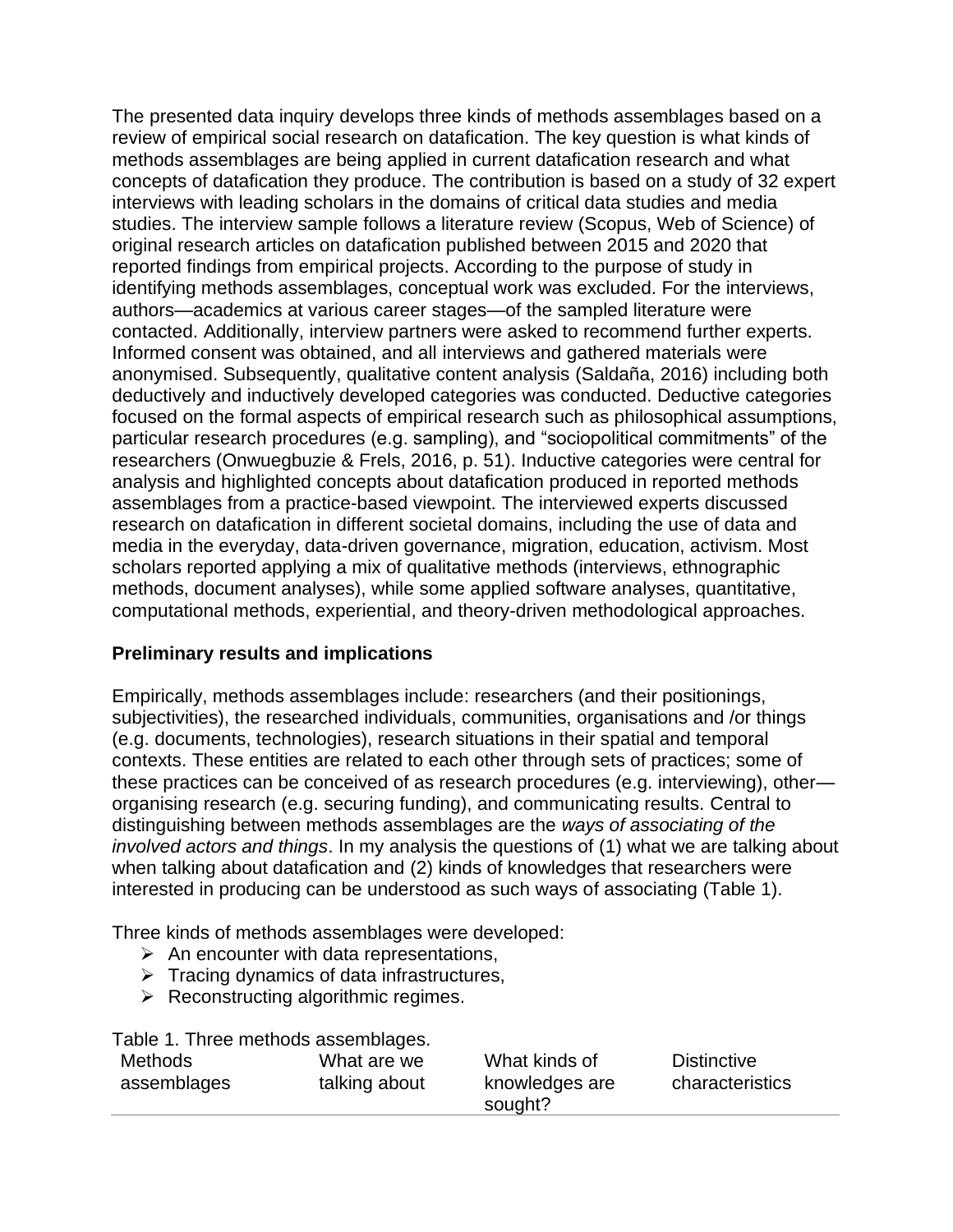|                                             | talking about<br>datafication?                                                  |                                                                          |                                                            |
|---------------------------------------------|---------------------------------------------------------------------------------|--------------------------------------------------------------------------|------------------------------------------------------------|
| Encounter with data<br>representations      | Data<br>representations<br>(visualisations or<br>numbers-<br>rankings, ratings) | Lived experiences<br>of people in<br>everyday and work<br>settings       | Learning with and<br>not "only" about<br>participants      |
| Tracing dynamics of<br>data infrastructures | Data<br>infrastructures                                                         | Historical, social,<br>cultural, political,<br>economical aspects        | Long-term focus<br>on research<br>situations and<br>spaces |
| Reconstructing<br>algorithmic regimes       | Algorithms &<br>software                                                        | Categorisations of<br>the world inscribed<br>in algorithms &<br>software | Research on data<br>production &<br>processing             |

An encounter with data representations foregrounds people's lived experiences and can be configured to learn together with the study participants, allowing to explore why they (do not) value certain datafication processes (for an example of research illustrating some aspects of this methods assemblage see e.g. Kennedy & Hill, 2018). Tracing dynamics of data infrastructures situates these in their historical, socio-political contexts as scholars gather tacit knowledge about studied regions and matters over a long period of time (e.g. Taylor & Richter, 2017). Reconstructing algorithmic regimes addresses how certain categorisations of the world are inscribed in software and algorithms acknowledging the challenges of access to such information (e.g. Redden, 2018).

The methods assemblages contribute to critical data studies by producing accounts about datafication processes that are in concert with the methods assemblages applied to study these. They synthesise how current scholarship addresses datafication processes based on either data representations, data infrastructures, or algorithms based on the study of lived experiences, broader contextual aspects, or categorisations inscribed in software. The developed methods assemblages also provide critical data and media scholars with additional means to develop methodological sensitivity directed towards multiple aspects of datafication processes for their future inquiries.

### **References**

Barad, K. M. (2007). *Meeting the universe halfway: Quantum physics and the entanglement of matter and meaning*. Duke University Press.

Kennedy, H., & Hill, R. L. (2018). The Feeling of Numbers: Emotions in Everyday Engagements with Data and Their Visualisation. *Sociology*, *52*(4), 830–848.

Law, J. (2004). *After method mess in social science research*. Routledge.

Lomborg, S., Dencik, L., & Moe, H. (2020). Methods for datafication, datafication of methods: Introduction to the Special Issue. *European Journal of Communication.*